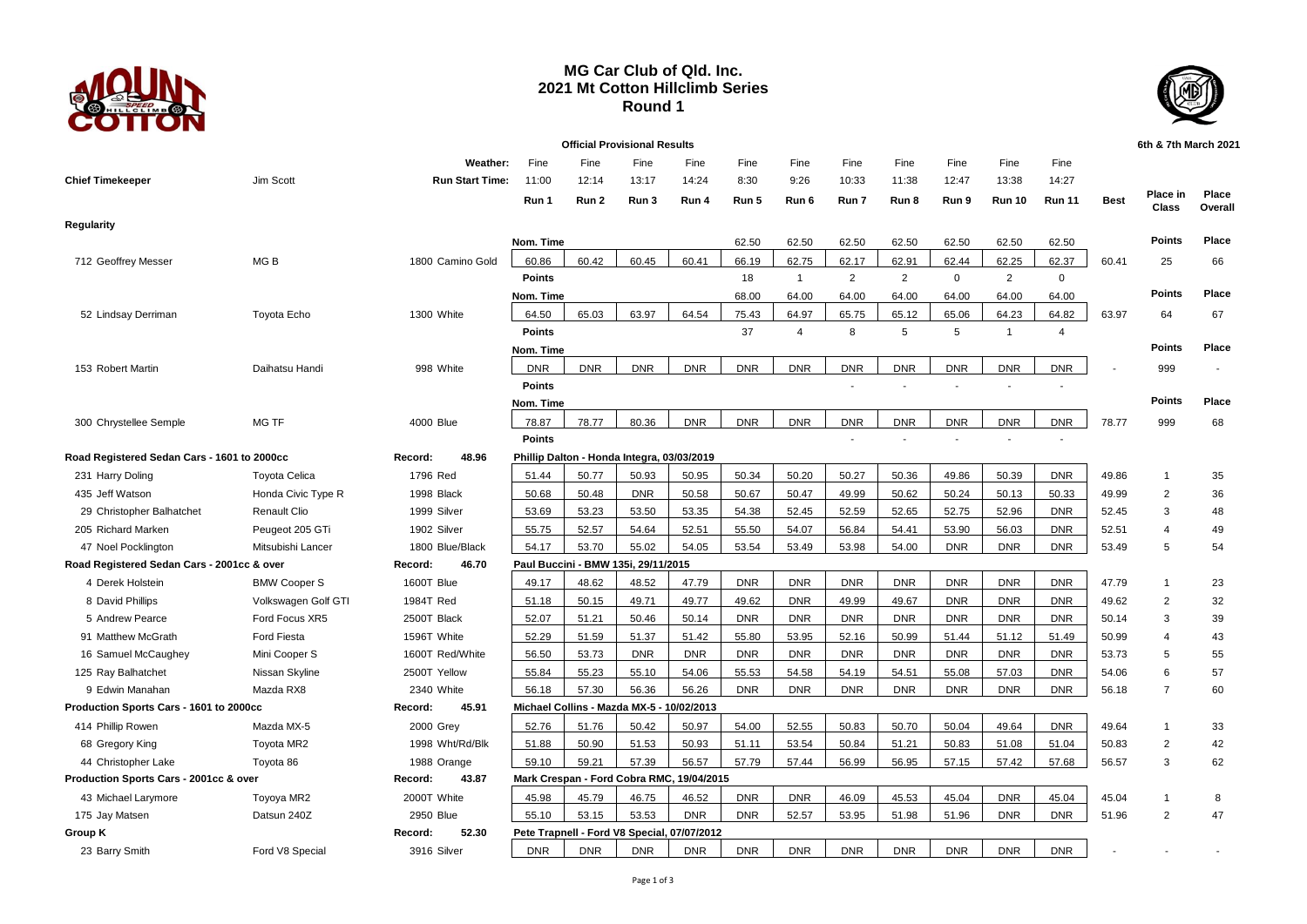|                                                |                      |                   | Run 1      | Run 2                            | Run 3                                          | Run 4               | Run 5      | Run 6      | Run 7      | Run 8      | Run 9      | <b>Run 10</b> | <b>Run 11</b> | <b>Best</b> | Place in<br>Class | Place<br>Overall |
|------------------------------------------------|----------------------|-------------------|------------|----------------------------------|------------------------------------------------|---------------------|------------|------------|------------|------------|------------|---------------|---------------|-------------|-------------------|------------------|
| Group S                                        |                      | Record:<br>48.54  |            |                                  | Steve Purdy - MG Midget, 30/11/2014            |                     |            |            |            |            |            |               |               |             |                   |                  |
| 160 Bruce Jackson                              | MG MGB               | <b>1800 Blue</b>  | <b>DNR</b> | <b>DNR</b>                       | <b>DNR</b>                                     | <b>DNR</b>          | <b>DNR</b> | <b>DNR</b> | <b>DNR</b> | <b>DNR</b> | <b>DNR</b> | <b>DNR</b>    | <b>DNR</b>    |             |                   |                  |
| Group R - Racing                               |                      | 42.06<br>Record:  |            |                                  | Greg Tebble - Van Diemen FF2000, 24/03/2019    |                     |            |            |            |            |            |               |               |             |                   |                  |
| 427 Greg Tebble                                | Van Diemen FF2000    | 1995 Yellow       | 44.43      | 43.20                            | 49.55                                          | 43.53               | 45.88      | 43.63      | 42.68      | 43.30      | 43.18      | 43.64         | 43.75         | 42.68       | -1                | 4                |
| Group Q - Sports                               |                      | Record:<br>46.41  |            |                                  | Geoff Cohen - Bulant clubman Mk 7L, 08/09/2019 |                     |            |            |            |            |            |               |               |             |                   |                  |
| 6 Joshua George                                | Lotus Seven          | 1166 Green        | 64.48      | 66.66                            | 60.09                                          | 59.05               | 64.14      | 61.33      | <b>DNR</b> | <b>DNR</b> | <b>DNR</b> | <b>DNR</b>    | <b>DNR</b>    | 59.05       | $\mathbf{1}$      | 64               |
| 37 Alan Telfer                                 | Lotus Seven          | 1500 Red          | <b>DNR</b> | <b>DNR</b>                       | <b>DNR</b>                                     | <b>DNR</b>          | 65.51      | 59.67      | 59.80      | 59.11      | <b>DNR</b> | <b>DNR</b>    | <b>DNR</b>    | 59.11       | $\overline{2}$    | 65               |
| <b>Clubman Sports Cars</b>                     |                      | 43.54<br>Record:  |            |                                  | Raymond Bromley - Locost Seven, 25/11/2018     |                     |            |            |            |            |            |               |               |             |                   |                  |
| 888 Jason McGarry                              | Caterham R300        | 1999 Green        | <b>DNR</b> | <b>DNR</b>                       | <b>DNR</b>                                     | <b>DNR</b>          | 47.49      | 46.51      | 45.50      | 45.80      | 46.52      | 46.13         | 46.24         | 45.50       | $\mathbf{1}$      | 11               |
| 117 Brian Pettit                               | Westfield SE         | 1589 Red          | 47.18      | 45.55                            | 45.85                                          | <b>DNR</b>          | 50.44      | 46.91      | 46.01      | <b>DNR</b> | <b>DNR</b> | <b>DNR</b>    | <b>DNR</b>    | 45.55       | $\overline{2}$    | 12               |
| 95 Jon Young                                   | Caterham Super Seven | 1610 Yellow/Green | 51.79      | 50.87                            | 50.57                                          | 50.81               | 52.51      | 51.95      | 51.20      | 51.31      | 50.93      | <b>DNR</b>    | <b>DNR</b>    | 50.57       | 3                 | 41               |
| Supersports/Sports 1300                        |                      | 43.77<br>Record:  |            |                                  | Terry Johns - Esprit Sports 1300, 16/10/2011   |                     |            |            |            |            |            |               |               |             |                   |                  |
| 351 James Heymer                               | Farrell L            | 1300 Black        | 46.71      | 45.65                            | 46.04                                          | 45.99               | <b>DNR</b> | 46.61      | 46.34      | 46.36      | 45.88      | 46.09         | <b>DNR</b>    | 45.65       | $\mathbf{1}$      | 14               |
| Formula Vee -1600                              |                      | 49.20<br>Record:  |            |                                  | Craig Hughes - Hughes VWMA, 26/02/2017         |                     |            |            |            |            |            |               |               |             |                   |                  |
| 22 Craig Hughes                                | Hughes VWMA          | 1600 Black        | 52.63      | 50.76                            | 49.83                                          | 50.31               | <b>DNR</b> | 50.45      | 49.93      | 53.56      | 50.26      | 49.50         | 49.35         | 49.35       | $\overline{1}$    | 30               |
| Formula Ford - 1600                            |                      | Record:<br>44.49  |            | Brett Peters - Swift, 03/09/1989 |                                                |                     |            |            |            |            |            |               |               |             |                   |                  |
| 77 Rick Miles                                  | Kookaburra FF91      | <b>1600 Blue</b>  | <b>DNR</b> | <b>DNR</b>                       | <b>DNR</b>                                     | <b>DNR</b>          | 48.23      | 46.74      | 47.03      | 46.47      | 46.37      | 46.14         | 45.85         | 45.85       | $\overline{1}$    | 15               |
| Circuit Excel                                  |                      | 51.00<br>Record:  |            |                                  | Mark Pryor - Hyundai Excel X3, 21/07/2019      |                     |            |            |            |            |            |               |               |             |                   |                  |
| 11 Bradley Smith                               | Hyundai Excel X3     | 1495 Blue         | 53.77      | 54.28                            | 53.29                                          | 53.47               | 54.56      | 53.79      | 53.43      | 53.88      | 53.53      | 53.42         | 53.29         | 53.29       | $\mathbf{1}$      | 52               |
| 61 Entrant: Richard Mattea                     |                      |                   |            |                                  |                                                |                     |            |            |            |            |            |               |               |             |                   |                  |
| Driver: Jeremy Mattea                          | Hyundai Excel X3     | 1495 White        | 56.87      | 55.78                            | 55.20                                          | 54.84               | 54.80      | 55.11      | 54.31      | 53.85      | 54.10      | 54.36         | 54.13         | 53.85       | $\overline{2}$    | 56               |
| 57 Gloria McAndrew                             | Hyundai Excel X3     | 1495 White/Red    | 59.09      | 57.74                            | 59.04                                          | 57.55               | 58.70      | 56.82      | 56.50      | <b>DNR</b> | <b>DNR</b> | <b>DNR</b>    | <b>DNR</b>    | 56.50       | 3                 | 61               |
| Modified Production Sedan Cars - Up to 2000cc  |                      | 47.12<br>Record:  |            |                                  | Shane Merrick - Datsun 1200 Coupe, 30/11/2014  |                     |            |            |            |            |            |               |               |             |                   |                  |
| 76 Noel Dore                                   | Volkswagen Beetle    | 1904 Red          | 54.26      | 54.50                            | 54.11                                          | 54.59               | <b>DNR</b> | <b>DNR</b> | 56.18      | 54.75      | 54.35      | 54.19         | 54.71         | 54.11       | $\overline{1}$    | 58               |
| Modified Production Sedan Cars - 2001cc & over |                      | 45.03<br>Record:  |            | Phillip Dalton - Honda Civic,    |                                                |                     |            |            |            |            |            |               |               |             |                   |                  |
| 141 Phillip Dalton                             | Honda Civic          | 2000T Red         | <b>DNR</b> | 50.26                            | 50.37                                          | 48.45               | <b>DNR</b> | 48.28      | 49.29      | 48.12      | <b>DNR</b> | <b>DNR</b>    | <b>DNR</b>    | 48.12       | $\mathbf{1}$      | 26               |
| 210 Brendan Merrick                            | Datsun 120Y          | 2000T Yellow      | 49.88      | 49.02                            | 48.99                                          | 48.76               | 48.99      | 48.45      | 57.94      | 48.30      | 51.05      | 48.96         | <b>DNR</b>    | 48.30       | 2                 | 27               |
| All Wheel Drive Forced Induction               |                      | 42.35<br>Record:  |            |                                  | Michael Collins - Subaru WRX, 08/08/2010       |                     |            |            |            |            |            |               |               |             |                   |                  |
| 60 Sebastian Black                             | Subaru WRX           | 2457T Black       | 47.62      | 47.24                            | 46.41                                          | 45.43               | 47.14      | 57.31      | 64.86      | 45.73      | 45.74      | 45.28         | 45.44         | 45.28       | $\mathbf{1}$      | 9                |
| 41 Cary White                                  | Subaru WRX           | 2000T Blue        | 53.77      | 54.92                            | 50.93                                          | 51.27               | 52.08      | 49.16      | 48.04      | 47.85      | 50.84      | <b>DNF</b>    | <b>DNR</b>    | 47.85       | $\overline{2}$    | 24               |
| 137 Roger Williams                             | Subaru Impreza WRX   | 2000T White       | 51.58      | 50.80                            | 49.78                                          | 50.64               | 50.10      | 50.44      | 49.88      | 49.88      | 50.02      | 50.06         | 49.72         | 49.72       | 3                 | 34               |
| 3 Adrian Purcell                               | Subaru WRX           | 1998T Orange      | 61.92      | 52.14                            | 52.43                                          | 50.40               | 52.09      | 51.31      | 50.31      | 50.34      | 52.32      | 51.25         | 50.87         | 50.31       | 4                 | 40               |
| Improved Production - Up to 1600cc             |                      | 47.22<br>Record:  |            |                                  | Scott Dean - Toyota Yaris, 25/11/2012          |                     |            |            |            |            |            |               |               |             |                   |                  |
| 14 David Smith                                 | Honda Civic          | 1595 Silver       | 50.96      | 50.06                            | 50.46                                          | 49.62               | 50.72      | 51.68      | 50.68      | 50.17      | 49.59      | 50.07         | <b>DNR</b>    | 49.59       | $\overline{1}$    | 31               |
| Improved Production - 1601 to 2000cc           |                      | 45.23<br>Record:  |            |                                  | Danny Mischok - Ford Escort, 30/11/2014        |                     |            |            |            |            |            |               |               |             |                   |                  |
| 70 David Sidery                                | Volkswagen Beetle    | 1999 Blue         | 50.36      | <b>DNR</b>                       | <b>DNR</b>                                     | <b>DNR</b>          | <b>DNR</b> | 50.17      | 49.59      | 49.47      | 49.45      | 49.21         | 49.16         | 49.16       | $\mathbf{1}$      | 29               |
| 341 Steffi Stehr                               | Holden Barina        | 1800 Red          | 54.66      | 52.96                            | <b>DNR</b>                                     | <b>DNR</b>          | 53.45      | 52.90      | 53.01      | <b>DNF</b> | <b>DNR</b> | <b>DNR</b>    | <b>DNR</b>    | 52.90       | 2                 | 51               |
| 222 Greg Cameron                               | Hyundai Excel        | 2000 Silver       | <b>DNR</b> | <b>DNR</b>                       | <b>DNR</b>                                     | <b>DNR</b>          | 54.17      | 54.46      | 54.26      | 53.38      | 54.01      | 53.35         | <b>DNR</b>    | 53.35       | 3                 | 53               |
| 134 Jodie Bailey                               | Holden Barina        | 1800 Red          | 58.58      | 58.50                            | 55.99                                          | 56.20               | 56.54      | 54.98      | 55.95      | 56.45      | <b>DNR</b> | 55.71         | 58.47         | 54.98       | 4                 | 59               |
| Improved Production - 2001cc & over            |                      | 45.61<br>Record:  |            | Ken Graham - Datsun              |                                                | 1600SSS, 18/03/2017 |            |            |            |            |            |               |               |             |                   |                  |
| 35 Kenneth Graham                              | Datsun 1600 SSS      | 2400 Yellow       | 52.99      | 46.62                            | 47.21                                          | 46.69               | 47.42      | 46.62      | 47.26      | 46.81      | <b>DNR</b> | <b>DNR</b>    | <b>DNR</b>    | 46.62       | $\mathbf{1}$      | 17               |
| 135 Pauline Graham                             | Datsun 1600 SSS      | 2400 Yellow       | 53.57      | 47.65                            | 48.58                                          | 47.38               | 47.81      | 46.95      | 47.65      | 47.51      | <b>DNR</b> | <b>DNR</b>    | <b>DNR</b>    | 46.95       | $\overline{2}$    | 21               |
| 82 Lee Morrissey                               | Holden Commodore Ute | 3800 White        | 57.72      | 54.53                            | 52.69                                          | 52.08               | 54.03      | 52.66      | 52.42      | 52.04      | 51.81      | 51.44         | 51.77         | 51.44       | 3                 | 45               |